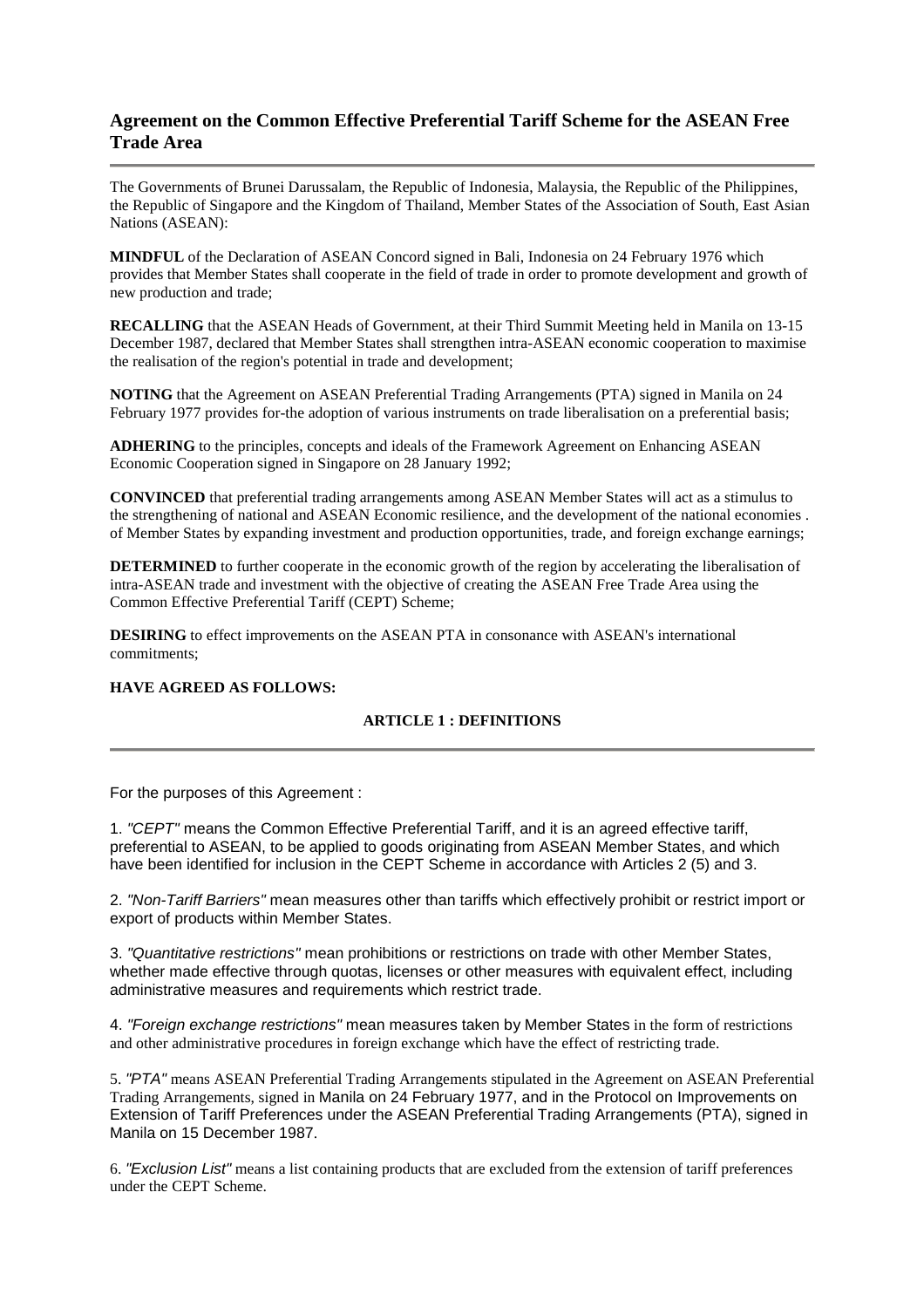### 7. "Agricultural products" mean :

- (a) agricultural raw materials/unprocessed products covered under Chapters 1-24 of the Harmonised System (HS), and similar agricultural raw materials/unprocessed products in other related HS Headings; and
- (b) products which have undergone simple processing with minimal change in form from the original products.

# **ARTICLE 2 : GENERAL PROVISIONS**

1 . All Member States shall participate in the CEPT Scheme.

2. Identification of products to be included in the CEPT Scheme shall be on a sectoral basis, i.e., at HS 6-digit level.

3. Exclusions at the HS 8/9 digit level for specific products are permitted for those Member States, which are temporarily not ready to include such products in the CEPT Scheme. For specific products, which are sensitive to a Member State. pursuant to Article 1 (3) of the Framework Agreement on Enhancing ASEAN Economic Cooperation, a Member State may exclude products from the CEPT Scheme, subject to a waiver of any concession herein provided for such products. A review of this Agreement shall be carried out in the eighth year to decide on the final Exclusion List or any amendment to this Agreement.

4. A product shall be deemed to be originating from ASEAN Member States, if at least 40% of its content originates from any Member State.

5. All manufactured products, including capital goods, processed agricultural products and those products falling outside the definition of agricultural products, as set out in this Agreement, shall be in the CEPT Scheme. These products shall automatically be subject to the schedule of tariff reduction, as set out in Article 4 of this Agreement. In respect of PTA items, the schedule of tariff reduction provided for in Article 4 of this Agreement shall be applied, taking into account the tariff rate after the application of the existing margin of preference (MOP) as at 31 December 1992.

6. All products under the PTA which are not transferred to the CEPT Scheme shall continue to enjoy the MOP existing as at 31 December 1992.

7. Member States, whose tariffs for the agreed products are reduced from 20% and below to O%-5%, even though granted on an MFN basis, shall still enjoy concessions. Member States with tariff rates at MFN rates of O%-5% shall be deemed to have satisfied the obligations under this Agreement and shall also enjoy the concessions.

### **ARTICLE 3 : PRODUCT COVERAGE**

This Agreement shall apply to all manufactured products, - including capital goods, processed agricultural products, and those products failing outside the definition of agricultural products as set out in this Agreement. Agricultural products shall be excluded from the CEPT Scheme.

# **ARTICLE 4 : SCHEDULE OF TARIFF REDUCTION**

1 . Member States agree to the following schedule of effective preferential tariff reductions: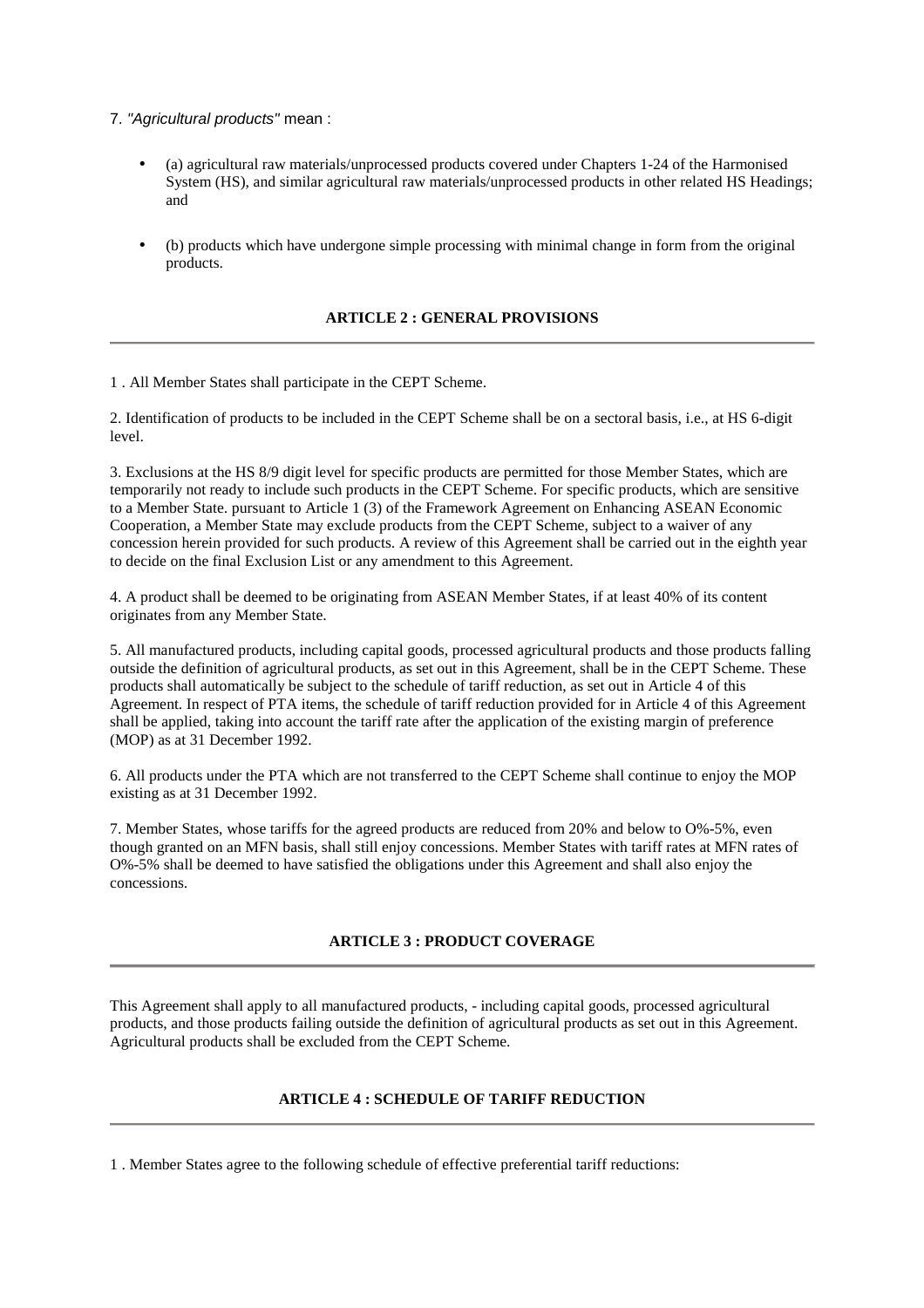- (a) The reduction from existing tariff rates to  $20\%$  shall be done within a time frame of 5 years to 8 years, from 1 January 1993, subject to a programme of reduction to be decided by each Member State, which shall be announced at the start of the programme. Member States are encouraged to adopt an annual rate of reduction, which shall be  $(X-20)\% / 5$  or 8, where X equals the existing tariff rates of individual Member States.
- • (b)The subsequent reduction of tariff rates from 20% or below shall be done within a time frame of 7 years. The rate of reduction shall be at a minimum of 5% quantum per reduction. A programme of reduction to be decided by each Member State shall be announced at the start of the programme.
- $\epsilon$ ) For products with existing tariff rates of 20% or below as at 1 January 1993, Member States shall decide upon a programme of tariff reductions, and announce at the start, the schedule of tariff reductions. Two or more Member States may enter into arrangements for tariff reduction to O%-5% on specific products at an accelerated pace to be announced at the start of the programme.

2. Subject to Articles 4 (1) (b) and 4 (1) (c) of this Agreement, products which reach, or are at tariff rates of 20% or below, shall automatically enjoy the concessions.

3. The above schedules of tariff reduction shall not prevent Member States from immediately reducing their tariffs to O%-5% or following an accelerated schedule of tariff reduction.

# **ARTICLE 5 : OTHER PROVISIONS**

#### **A. Quantitative Restrictions and Non-Tariff Barriers**

1. Member States shall eliminate all quantitative restrictions in respect of products under the CEPT Scheme upon enjoyment of the concessions applicable to those products.

2. Member States shall eliminate other non-tariff barriers on a gradual basis within a period of five years after the enjoyment of concessions applicable to those products.

#### **B. Foreign Exchange Restrictions**

Member States shall make exceptions to their foreign exchange restrictions relating to payments for the products under the CEPT Scheme, as well as repatriation of such payments without prejudice to their rights under Article XVIII of the General Agreement on Tariff and Trade (GATT) and relevant provisions of the Articles of Agreement of the International Monetary Fund (IMF).

#### **C. Other Areas of Cooperation**

Member States shall explore further measures on border and non-border areas of cooperation to supplement and complement the liberalisation of trade. These may include, among others, the harmonisation of standards, reciprocal recognition of tests and certification of products, removal of barriers to foreign investments, macroeconomic consultations, rules for fair competition, and promotion of venture capital.

#### **D. Maintenance of Concessions**

Member States shall not nullify or impair any of the concessions as agreed upon through the application of methods of customs valuation, any new charges or measures restricting trade, except in cases provided for in this Agreement.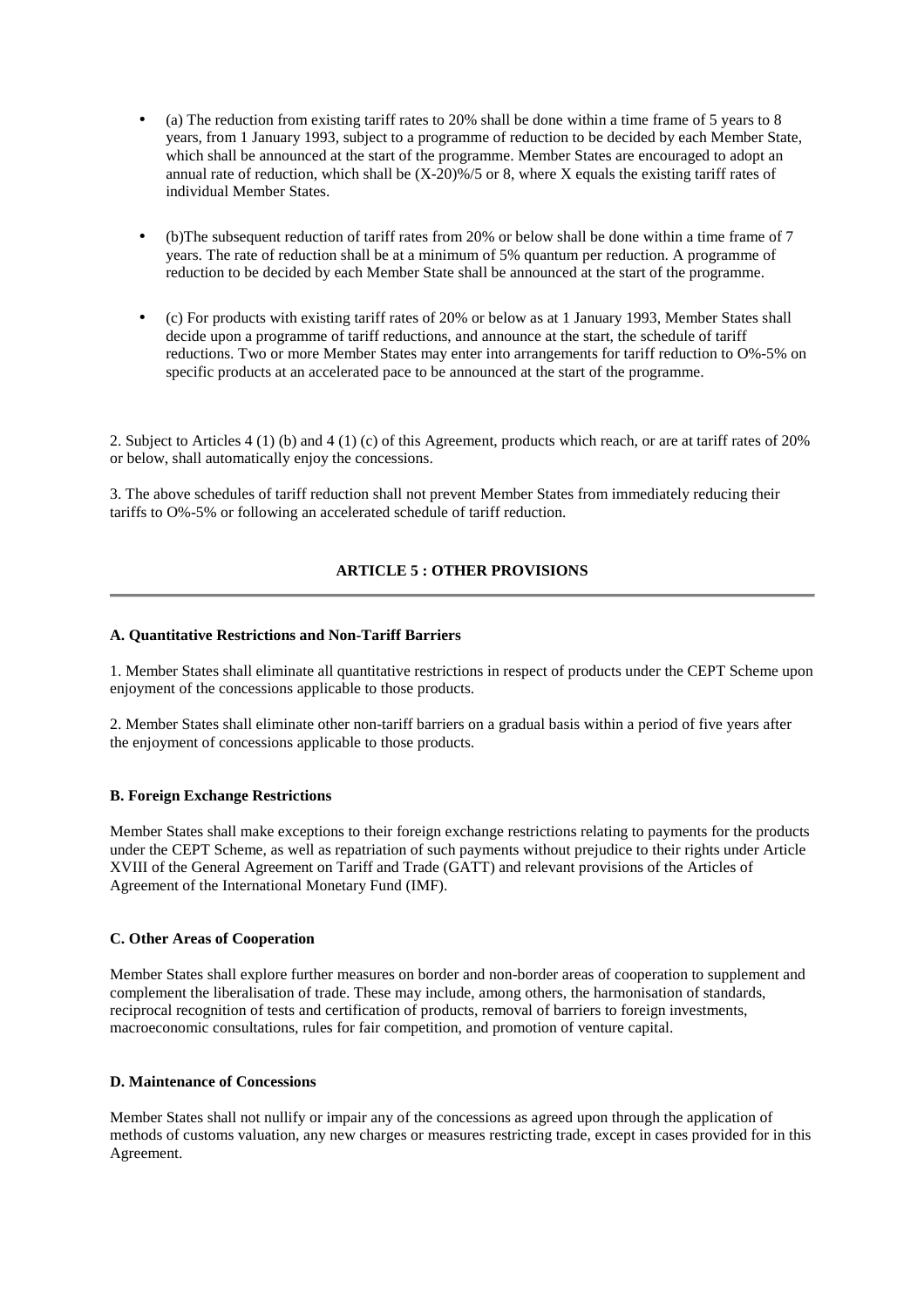1 . If, as a result of the implementation of this Agreement, import of a particular product eligible under the CEPT Scheme is increasing in such a manner as to cause or threaten to cause serious injury to sectors producing like or directly competitive products in the importing Member States, the importing Member States may, to the extent and for such time as may be necessary to prevent or to remedy such injury, suspend preferences provisionally and without discrimination, subject to Article 6 (3) of this Agreement. Such suspension of preferences shall be consistent with the GATT.

2. Without prejudice to existing international obligations, a Member State, which finds it necessary to create or intensify quantitative restrictions or other measures limiting imports with a view to forestalling the threat of or stopping a serious decline of its monetary reserves, shall endeavour to do so in a manner, which safeguards the value of the concessions agreed upon.

3. Where emergency measures are taken pursuant to this Article, immediate notice of such action shall be given to the Council referred to in Article 7 of this Agreement, and such action may be the subject of consultation as provided for in Article 8 of this Agreement.

# **ARTICLE 7 : INSTITUITIONAL ARRANGEMENTS**

1. The ASEAN Economic Ministers (AEM) shall, for the purposes of this Agreement, establish a ministeriallevel Council comprising one nominee from each Member State and the Secretary-General of the ASEAN Secretariat. The ASEAN Secretariat shall provide the support to the ministerial-level Council for supervising, coordinating and reviewing the implementation of this Agreement, and assisting the AEM in all matters relating thereto. In the performance of its functions, the ministerial-level Council shall also be supported by the Senior Economic Officials' Meeting (SEOM).

2. Member States which enter into bilateral arrangements on tariff reductions pursuant to Article 4 of this Agreement shall notify all other Member States and the ASEAN Secretariat of such arrangements.

3. The ASEAN Secretariat shall monitor and report to the SEOM on the implementation of the Agreement pursuant to the Article III (2) (8) of the Agreement on the Establishment of the ASEAN Secretariat. Member States shall cooperate with the ASEAN Secretariat in the performance of its duties.

### **ARTICLE 8 : CONSULTATIONS**

1. Member States shall accord adequate opportunity for consultations regarding any representations made by other Member States with respect to any matter affecting the implementation of this Agreement. The Council referred to in Article 7 of this Agreement, may seek guidance from the AEM in respect of any matter for which it has not been possible to find a satisfactory solution during previous consultations.

2. Member States, which consider that any other Member State has not carried out its obligations under this Agreement, resulting in the nullifications or impairment of any benefit accruing to them, may, with a view to achieving satisfactory adjustment of the matter, make representations or proposal to the other Member States concerned, which shall give due consideration to the representations or proposal made to it.

3. Any differences between the Member States concerning the interpretation or application of this Agreement shall, as far as possible, be settled amicably between the parties. If such differences cannot be settled amicably, it shall be submitted to the Council referred to in Article 7 of this Agreement, and if necessary, to the AEM.

# **ARTICLE 9 : GENERAL EXCEPTIONS**